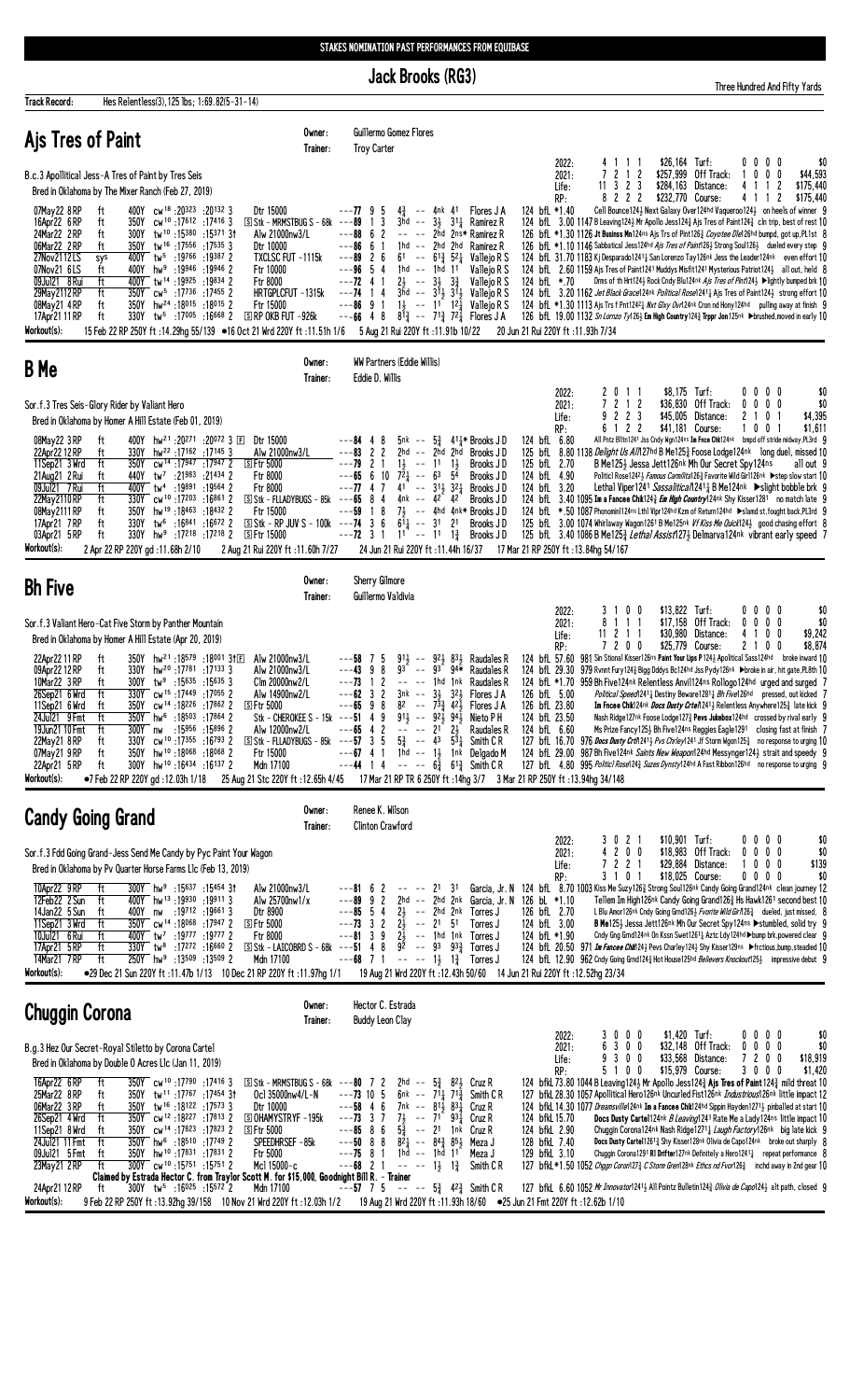| <b>Curls Ivory Princess</b>                                                                                                                                                                                                                                                                                                                                                                                                                                                                                                                                                                                                                                                                                                                                                                                                                                                        | Owner:<br>Trainer:                                                                                                                                                                      | J. Martin Stacy<br>Stacy Charette-Hill                                                                                                                                                                                                                                                                                                                                                                                                                                                                                                                                                    |                                                                                                                                                                                                                                                                                                 |                                                                             |                                                                                                                                                                                                                                                                                                                                                                                                                                                                                                                                                                                                                                                                                                                                                                                                                                                                                                                                                                                                                                                  |
|------------------------------------------------------------------------------------------------------------------------------------------------------------------------------------------------------------------------------------------------------------------------------------------------------------------------------------------------------------------------------------------------------------------------------------------------------------------------------------------------------------------------------------------------------------------------------------------------------------------------------------------------------------------------------------------------------------------------------------------------------------------------------------------------------------------------------------------------------------------------------------|-----------------------------------------------------------------------------------------------------------------------------------------------------------------------------------------|-------------------------------------------------------------------------------------------------------------------------------------------------------------------------------------------------------------------------------------------------------------------------------------------------------------------------------------------------------------------------------------------------------------------------------------------------------------------------------------------------------------------------------------------------------------------------------------------|-------------------------------------------------------------------------------------------------------------------------------------------------------------------------------------------------------------------------------------------------------------------------------------------------|-----------------------------------------------------------------------------|--------------------------------------------------------------------------------------------------------------------------------------------------------------------------------------------------------------------------------------------------------------------------------------------------------------------------------------------------------------------------------------------------------------------------------------------------------------------------------------------------------------------------------------------------------------------------------------------------------------------------------------------------------------------------------------------------------------------------------------------------------------------------------------------------------------------------------------------------------------------------------------------------------------------------------------------------------------------------------------------------------------------------------------------------|
| Br.f.3 Ivory James-Eye a Spit Curl Girl by Spit Curl Jess<br>Bred in Oklahoma by Martin Stacy (Jan 22, 2019)                                                                                                                                                                                                                                                                                                                                                                                                                                                                                                                                                                                                                                                                                                                                                                       |                                                                                                                                                                                         |                                                                                                                                                                                                                                                                                                                                                                                                                                                                                                                                                                                           | 2022:<br>2021:<br>Life:                                                                                                                                                                                                                                                                         | \$420 Turf:<br>1000<br>7 2 0 3<br>\$26,301<br>8 2 0 3<br>\$26,721           | \$0<br>0000<br>\$7,158<br>Off Track:<br>2 1 0 1<br>\$13,847<br>Distance:<br>41<br>0 <sub>1</sub>                                                                                                                                                                                                                                                                                                                                                                                                                                                                                                                                                                                                                                                                                                                                                                                                                                                                                                                                                 |
| 300Y hw <sup>21</sup> :16057 :15764 31E<br>20Mar22 7RP<br>ft<br>ft<br>350Y cw <sup>5</sup> :18 <sup>077</sup> :17 <sup>512</sup> 2<br>24Sep21 4 Prm<br>03Sep21 3 Prm<br>350Y<br>cw <sup>5</sup> :17691:17424 2<br>Ftr 7500<br>mys<br>350Y hw <sup>5</sup> :18 <sup>230</sup> :17783 2<br>15Aug21 3 Prm<br>ft<br>26Jul21 2 Prm<br>350Y<br>:17873 :17873 2<br>Ftr 7641<br>ft<br>nw<br>330Y hw <sup>5</sup> :17060 :17060 2<br>25Jun21 3 Prm<br>ad<br>300Y hw <sup>17</sup> :16147:15999 2<br>14May21 2RP<br>ft<br>ft<br>300Y hw <sup>8</sup> :15 <sup>799</sup> :15 <sup>775</sup> 2<br>11Apr21 5 RP<br>Workout(s):<br>3 May 22 RP 220Y gd: 11.94h 3/10                                                                                                                                                                                                                              | Alw 21000nw3/L<br>VALYJNCFUT -222k<br>JVCHLPRM -50k<br>Mdn 11000<br>Mdn 17100<br>Mdn 17100<br>2 Mar 22 RP 220Y ft : 12.22hg 8/32                                                        | - 6<br>---69<br>$---75.5$<br>$4\frac{3}{4}$ -- 8 <sup>2</sup> 9 <sup>4</sup> $\frac{1}{4}$ Dominguez J<br>-4<br>$2\frac{1}{2}$ -- $2\frac{1}{2}$ 3 <sup>2</sup><br>$---82 \t 6 \t 3$<br>$1\overline{0}$ <sup>1</sup> $\frac{1}{4}$ -- $7\overline{1}$ <sub><math>\frac{1}{2}</math></sub> 8 <sup>3</sup> $\frac{1}{4}$ Esqueda C R<br>$---74$ 9 9<br>$--77.51$<br>$1\frac{1}{2}$ -- 11 1hd Esqueda CR<br>$---51$ 14<br>1hd $-$ 1hd 1ns Esqueda CR<br>$---55$ 1 2<br>$-- -3\frac{1}{2}$ $3\frac{3}{4}$ Baca B J<br>$---69$ 3 2<br>20 Feb 22 RP 220Y ft :13.40h 57/57                       | RP:<br>124 bhfBB0.60<br>Esqueda C R<br>124 bhfBL3.60<br>124 bhfBL6.00<br>124 bhfBL3.90<br>124 bhfBL*.80<br>17 Mar 21 RP TR 11 250Y ft: 13.80hg 3/7                                                                                                                                              | 3 0 0 2                                                                     | \$6,544 Course:<br>$0\ 0\ 0\ 0$<br>\$0<br>6nk 61} Esqueda CR 126 bfhL11.70 1079 Hally125nk Relentless Mischief126nk Luminositi126nk pinballed start 9<br>Nothin Like You124hd Sassalitical12413 Pevs Jukebox124ns outrun 10<br>Sassalitical1241 <sup>3</sup> / <sub>4</sub> Iza Good Guy124nk Curls Ivory Princess1241 <sup>3</sup> / <sub>4</sub> chased evenly 9<br>Fly Donna Fly124ns Iza Good Guy1243 Nothin Like You124ns showed little 10<br>Crls vry Prncss124hd Cndy t Mdnght1241 Fly Dnn Fly124nk good speed, held well 8<br>Crls Ivory Prncss124ns Shk Em Kool Wgon1241 Vltrt1241 good speed, held well 8<br>125 bfl *1.20 1026 Nchor Fvort125hd Flowr Bomb124 $\frac{3}{4}$ Curls Ivory Princss1251 $\frac{1}{4}$ battled all the way 9<br>-- -- 2hd 3nk Ramirez, Jr. FR 128 bfL 15.10 1048 Olvr Crmw11124hd Kss My Shzom126hd Cr1s vry Prncss1283 big effort, just missed 10                                                                                                                                                         |
| <b>Docs Dusty Cartel</b>                                                                                                                                                                                                                                                                                                                                                                                                                                                                                                                                                                                                                                                                                                                                                                                                                                                           | Owner:<br>Trainer:                                                                                                                                                                      | Dusty Rose Ranch LLC (Raymond Deiter)<br>Stacey L. Capps                                                                                                                                                                                                                                                                                                                                                                                                                                                                                                                                  |                                                                                                                                                                                                                                                                                                 |                                                                             |                                                                                                                                                                                                                                                                                                                                                                                                                                                                                                                                                                                                                                                                                                                                                                                                                                                                                                                                                                                                                                                  |
| B.c.3 Coronado Cartel-Docs Dusty Dale by Okey Dokey Dale<br>Bred in Oklahoma by Dusty Rose Ranch Llc (Mar 22, 2019)                                                                                                                                                                                                                                                                                                                                                                                                                                                                                                                                                                                                                                                                                                                                                                |                                                                                                                                                                                         |                                                                                                                                                                                                                                                                                                                                                                                                                                                                                                                                                                                           | 2022:<br>2021:<br>Life:                                                                                                                                                                                                                                                                         | \$7,101 Turf:<br>3001<br>8 5 2 0<br>11 5 2 1<br>\$229,899                   | $0\,0\,0\,0$<br>\$0<br>\$222,798 Off Track:<br>$0\,0\,0\,0$<br>\$0<br>5 3 1 0<br>\$159,928<br>Distance:                                                                                                                                                                                                                                                                                                                                                                                                                                                                                                                                                                                                                                                                                                                                                                                                                                                                                                                                          |
| 400Y cw <sup>6</sup> :20030 :19460 3<br>16Apr22 11 RP<br>ft<br>400Y hw <sup>15</sup> :20167:198673<br>03Apr22 9 RP<br>ft<br><b>SDtr 15000</b><br>06Mar22 5 RP<br>350Y tw <sup>17</sup> :17 <sup>706</sup> :17384 3<br>ft<br>07Nov21 4LS<br>ft<br>400Y<br>hw <sup>9</sup> :20183 :20079 2<br>ft<br>350Y cw <sup>12</sup> :17813:178132<br>26Sep21 4 Wrd<br>11Sep21 6 Wrd<br>350Y cw <sup>14</sup> :17902 :17862 2<br><b>SFtr 5000</b><br>ft<br>350Y hw <sup>6</sup> :17749 :17749 2<br>24Ju121 11 Fmt<br>ft<br>350Y hw <sup>10</sup> :17741:17741 2<br>09Jul21 8 Fmt<br>ft<br><b>Ftr 5000</b><br>22May21 8RP<br>ft<br>330Y cw <sup>10</sup> :16 <sup>793</sup> :16 <sup>793</sup> 2<br>26Mar21 10 RP<br>ft<br>250Y hw <sup>14</sup> :13492:134922<br>Workout(s):<br>1/ 12.18b 1/5 = 11 Jun 21 Fmt 220Y ft :11.95hg 26/73 17 Oct 21 Wrd 220Y ft :11.73h 4/17 = 19 Jun 21 Fmt 220Y ft | <b>SRPOKBRDDBY-271k</b><br>Dtr 10000<br>Ftr 10000<br><b>SOHAMYSTRYF-195k</b><br>SPEEDHRSEF-85k<br>Mdn 17100                                                                             | $3nk - 711931$ Raudales R<br>$---79$ 2 3<br>$---86$ 8 1<br>$3\frac{1}{2}$ -- $31\frac{3}{4}$<br>$---78$ 3 6<br>$6nk$ -- $81\frac{1}{2}$ $82$<br>$6^{13}$ -- $4^{11}$ $2^{3}$<br>$--86$ 7 6<br>2hd -- $2\frac{1}{2}$ 1nk Raudales R<br>$---94$ 10 2<br>$---81 \quad 3 \quad 1$<br>1hd $-$ 1hd 2nk Raudales R<br>$---89$ 3 1<br>$1\frac{1}{2}$ -- $11\frac{1}{2}$ $11\frac{3}{4}$ Flores J A<br>$11 - - 11$ , $12$<br>$---90$ 7 1<br>S Stk - FLLADYBUGS - 85k ---87 1 2 1 $\frac{1}{2}$ -- 11 $\frac{1}{2}$ 11 $\frac{1}{2}$ Raudales R<br>$---80$ 8 4 $---2$ 2hd $1\frac{3}{4}$ Raudales R | RP:<br>Raudales R<br>Raudales R<br>Raudales R<br>124 fkL *1.40<br>124 fkL *.30<br>126 fkL *.90<br>126 fkL *.30<br>Flores J A<br>124 fL 5.90<br>•6 May 21 RP 220Y ft: 11.54hg 1/21                                                                                                               | 6 2 0 1<br>\$68,061 Course:                                                 | \$90<br>1000<br>124 fkl 42.80 1150 Dreamsville1241 Just a Kool Boy1243 Pevs Charley126hd second flight duel 10<br>124 fkl 6.00 1168 Politicl Sped124nk A Trs of Eg112613 Docs Dusty Crt11243 much imprvd prfrmnc 10<br>125 fkl 1.50 1162 Famous Coronas 1243 Revenant Moon128nk Freighttrain King124ns weakened 9<br>124 fkl *1.30 1089 Thrown Smok1263 Docs Dusty Crtl124hd Ls Jcks Bck1243 steady gain, good try 9<br>Docs Dusty Cartel124nk <i>B Leaving</i> 1241 Rate Me a Lady124ns dug in late 10<br>Im Fnce Chik124nk Docs Dusty Crt/12413 RIntlss Anywhr1253 dueled, outkicked 9<br>Docs Dusty Cartel1261 <sup>3</sup> Shy Kisser128nk Olivia de Capo124nk humbled the field 8<br>Docs Dusty Carte/1262 Valerity 1251 Head Patron 124nk piloted with precision 8<br>124 fkl 3.50 1106 Docs Dusty Carte/12413 Pevs Charley1241 Jf Storm Wagon1253 powered away 10<br>Docs Dusty Carte/1243 Capashey 1243 Cc Hocks124hd bumped st, fired nicely 10                                                                                         |
| <b>El Rubio Corona</b>                                                                                                                                                                                                                                                                                                                                                                                                                                                                                                                                                                                                                                                                                                                                                                                                                                                             | Owner:<br>Trainer:                                                                                                                                                                      | <b>Ricardo Martinez</b><br><b>Ricardo Martinez</b>                                                                                                                                                                                                                                                                                                                                                                                                                                                                                                                                        |                                                                                                                                                                                                                                                                                                 |                                                                             |                                                                                                                                                                                                                                                                                                                                                                                                                                                                                                                                                                                                                                                                                                                                                                                                                                                                                                                                                                                                                                                  |
| Sor.c.3 Coronado Cartel-Lucky Call Me by Jess Louisiana Blue<br>Bred in Oklahoma by Rolando Ortiz (Mar 06, 2019)<br>350Y cw <sup>10</sup> :17787 :17416 3<br>16Apr22 6RP<br>ft<br>06Mar22 2RP<br>ft<br>350Y tw <sup>16</sup> :17820 :17535 3<br>300ct21 13 Ind<br>$350Y$ tw <sup>9</sup> :17859 :17599 2<br>sys<br>090ct21 10 Ind<br>350Y hw <sup>7</sup> :18013 :18013 2<br>ft<br>Str<br>24Jul21 11 Fmt<br>350Y hw <sup>6</sup> :18080 :17749 2<br>ft<br>09Jul21 7 Fmt<br>hw <sup>10</sup> :17955:179552<br>350Y<br><b>Ftr 5000</b><br>ft<br>19Jun21 12 Fmt<br>250Y<br>:13650 :13650 2<br>ft<br>nw<br>Workout(s):<br>6 Apr 22 RP 220Y ft: 11.79h 2/12                                                                                                                                                                                                                             | $S$ Stk - MRMSTBUG S - 68k ---80 9 8<br>Dtr 10000<br>Stk - GOVNRS STK - 146 $k$ ---81 3 3<br>SPEEDHRSEF-85k<br>Mdn 11500<br>•10 Feb 22 Sil 220Y ft: 12.50b 1/4                          | $8\frac{1}{2}$ -- 71 7 <sup>2</sup> $\frac{1}{2}$ Calderon F<br>$---73$ 1 2<br>$3hd - - 536613$ Pulido J<br>41 $\frac{1}{2}$ -- 3 <sup>2</sup> $\frac{1}{4}$ 2 <sup>2</sup> $\frac{1}{2}$ Ramirez SR<br>$---80 4 2$<br>1hd -- 1hd 1ns Ramirez SR<br>$---72$ 2 5<br>$4\frac{1}{2}$ -- $61\frac{3}{4}$ $62\frac{1}{2}$ Torres D A<br>1hd $-$ 1 <sup>1</sup> 1nk Torres D A<br>$---79$ 4 1<br>$---62$ 4 4<br>$--- 3\overline{h}d$ 1, Torres D A<br>26 Sep 21 Sil 220Y ft: 12.11b 1/1                                                                                                         | 2022:<br>2021:<br>Life:<br>RP:<br>124 bkL 2.50<br>124 bkL 3.10<br>125 bfkL 5.70<br>125 bfkL 2.30<br>125 bfkL 33.10<br>14 Jun 21 Wrd 220Y ft: 12.96hg 1/1                                                                                                                                        | 2000<br>\$1,090 Turf:<br>5 3 1 0<br>7 3 1 0<br>2000                         | \$0<br>$0\,0\,0\,0$<br>\$56,673 Off Track:<br>\$29,272<br>0 1 0<br>\$57,763 Distance:<br>6 2 1 0<br>\$51,133<br>\$1,090 Course:<br>200<br>\$1,090<br>0<br>124 bkl. 32.70 1241 B Leaving 124 2 Mr Apollo Jess 124 3 Ajs Tres of Paint 124 3 not enough late kick 10<br>124 bkl 7.40 1224 Sabbatical Jess124hd <i>Als Tres of Paint</i> 1264 Strong Soul1264 hugged rail 9<br>Hed Patron12423 El Rubio Corona124nk Count Down131nk no mtch, up for place 9<br>El Rubio Corona124ns All Out1261 Count Down12911 dueled, prevailed 8<br>Docs Dusty Crtel12613 Shy Kisser128nk Olivi de Cpo124nk never fully extended 8<br>El Rubo Coron125nk Shy Kssr12713 Bp Fncydownsouth1273 quik from gate, held $8$<br>El Rubio Corona1253 Kory Be Kool124ns El Fierrito128hd ran down leader 10                                                                                                                                                                                                                                                                |
| <b>Em High Country</b>                                                                                                                                                                                                                                                                                                                                                                                                                                                                                                                                                                                                                                                                                                                                                                                                                                                             | Owner:<br>Trainer:                                                                                                                                                                      | <b>Efrain Mendez</b><br>M. Heath Taylor                                                                                                                                                                                                                                                                                                                                                                                                                                                                                                                                                   |                                                                                                                                                                                                                                                                                                 |                                                                             |                                                                                                                                                                                                                                                                                                                                                                                                                                                                                                                                                                                                                                                                                                                                                                                                                                                                                                                                                                                                                                                  |
| Gr.g.3 Docs Best Card-Johns Party Girl by Mr Eye Opener<br>Bred in Oklahoma by Efrain Mendez (Feb 21, 2019)<br>400Y cw <sup>6</sup> :19980 :19460 3<br>16Apr22 11 RP<br>ft<br>03Apr22 9RP<br>ft<br>400Y hw <sup>15</sup> :20 <sup>233</sup> :198673<br><b>SDtr 15000</b><br>06Nov21 7LS<br>ft<br>400Y hw <sup>5</sup> :20 <sup>033</sup> :19661 2<br>350Y hw <sup>8</sup> :17762 :17762 2<br>07Aug2110 Hou<br>ft<br>16Jul21 7 Hou<br>350Y hw <sup>10</sup> :17820:17820 2<br>ad<br>22May 2110 RP<br>$330Y$ cw <sup>10</sup> :16985:168612<br>ft<br>ft<br>$330Y$ tw <sup>5</sup> :16 <sup>747</sup> :16 <sup>668</sup> 2<br>17Apr21 11 RP<br>330Y hw <sup>13</sup> :17088:170882<br>03Apr21 4RP<br><b>SFtr 15000</b><br>ft<br>Workout(s):<br>17 Mar 22 RP 330Y ft: 17.56hg 1/1                                                                                                      | SRPOKBRDDBY-271k<br>Ftr 10000<br>R Stk - TOHASIREFU - 156k<br>Ftr 15000<br>$S$ Stk - FLLADYBUGS - 85k --- <b>77</b> 9 3<br>$S$ RP OKB FUT $-926k$<br>4 Mar 22 RP 220Y ft : 12.44h 33/55 | $---81 \quad 3 \quad 8$<br>$6\frac{1}{2}$ -- $61\frac{1}{4}$ $83\frac{1}{4}$ Vallejo R S<br>5<br>$4\overline{1}$<br>$---83$<br>6<br>$-$ 41 $4^2$ Vallejo R S<br>$--85$ 7 3<br>$3nk - 32 \t324*$ Vallejo R S<br>$---909$<br>1hd -- 1hd 11<br>-1<br>$---84$ 2 1<br>$1\frac{1}{2}$ -- $11\frac{1}{2}$ 11 Vallejo R S<br>$3nk$ -- $21$ $2\frac{3}{4}$<br>$--80$ 5 2<br>4nk -- $2\frac{1}{2}$ $2\frac{1}{2}$<br>$---82$ 2 2<br>2hd -- $1\frac{1}{2}$ $1\frac{3}{4}$<br>6 Oct 21 LS 220Y ft: 11.54b 2/41                                                                                        | 2022:<br>2021:<br>Life:<br>RP:<br>Valleio R S<br>124 bfkL *.80<br>124 bfkL *.80<br>Vallejo R S<br>Vallejo R S<br>Calderon F<br>9 May 21 RP 220Y ft: 12.05b 9/24                                                                                                                                 | \$8,989 Turf:<br>2000<br>6 3 3 0<br>8 3 3 0<br>\$191,492 Course:<br>5 1 2 0 | \$0<br>$0\,0\,0\,0$<br>\$255,855 Off Track:<br>\$9,000<br>1100<br>\$71,352<br>\$264,844 Distance:<br>2200<br>$0\,0\,0\,0$<br>\$0<br>124 bfkl. 20.30 1216 Dreamsville1241 Just a Kool Boy1243 Pevs Charley126hd latched to inner rival 10<br>124 bfkL *.60 1209 Politicl Speed124nk A Tres of Egle1261 <sub>2</sub> Docs Dusty Cartel124 <sub>2</sub> Dork in, weaved 10<br>124 bfkl 4.80 1228 Kj Desprdo12411 Vqueroo1241 Em High Country1241 solid try, held show, PL2nd 9<br>Em High Country 1241 Kas Shes Ec124 <sup>3</sup> Jb Shiner Bok124ns strong driving finish 9<br>Em High Country12411 Jss Prfect Moon1241 Fleet Foot Mc1261 demolished field 8<br>124 bfkL *1.00 1136 Im a Fancee Chik124 $\frac{3}{4}$ <i>Em High Country</i> 124 <sup>nk</sup> Shy Kisser1281 went to knees, fired 9<br>124 bfkL 20.00 1120 Sn Lorenzo Ty126 <sup>3</sup> Em High Country 124 <sup>3</sup> Trapper Jon 125nk forward spot, game 10<br>124 bfkL 6.50 1134 Em High Country 124 & Bv Stnd by M1251 & <i>Lgcy Crst</i> 127nk sharp effort, drew off 7 |
| <b>Hally</b>                                                                                                                                                                                                                                                                                                                                                                                                                                                                                                                                                                                                                                                                                                                                                                                                                                                                       | Owner:<br>Trainer:                                                                                                                                                                      | Paul Treadwell<br><b>Clinton Crawford</b>                                                                                                                                                                                                                                                                                                                                                                                                                                                                                                                                                 |                                                                                                                                                                                                                                                                                                 |                                                                             |                                                                                                                                                                                                                                                                                                                                                                                                                                                                                                                                                                                                                                                                                                                                                                                                                                                                                                                                                                                                                                                  |
| Sor.f.3 Apollitical Jess-Itea by Corona Cartel<br>Bred in Oklahoma by William E Smith (Apr 19, 2019)<br>400Y hw <sup>17</sup> :20 <sup>486</sup> :20 <sup>185</sup> 3 ⊡<br>08May22 4RP<br>ft<br>20Mar22 7RP<br>ft<br>300Y hw <sup>21</sup> :15 <sup>764</sup> :15 <sup>764</sup> 31E<br>06Mar22 5 RP<br>350Y tw <sup>17</sup> :17539 :17384 3<br>ft<br>25Sep21 6 Wrd<br>ft<br>350Y cw <sup>6</sup> :17982 :17982 2<br>11Sep21 4 Wrd<br>ft<br>350Y cw <sup>14</sup> :18371 :17909 2<br><b>SFtr 5000</b><br>09Jul21 1 Rui<br>ft<br>400Y tw <sup>7</sup> :20028 :19889 2<br>Ftr 8000<br>:18024 :17626 2<br>29May21 2 Rui<br>ft<br>350Y tw <sup>9</sup><br>Ftr 8000<br>21Mar21 4RP<br>$250Y$ hw <sup>16</sup><br>:14 :14 <sup>00</sup> ht 2<br>S Mdn 22600<br>ft<br>Workout(s):<br>21 Feb 22 RP 220Y ft: 12.03h 13/61                                                                  | Dtr 15000<br>Alw 21000nw3/L<br>Dtr 10000<br>$\boxdot$ Alw 16600nw2/L<br>1 Feb 22 RP 220Y ft : 12.67h 13/30                                                                              | $6\frac{3}{8}$ -- $51\frac{1}{8}$ 52<br>---70 7 4<br>---86<br>-4<br>$\sim$ $-$<br>1hd 1nk<br>$- -$<br>$--87$ 9 5<br>5nk -- 5nk 51<br>$--79$ 7 4<br>$6\frac{1}{2}$<br>$\sim$ $-$<br>3 <sup>1</sup><br>$--57$ 7 8<br>82<br>82<br>$\sim$ $-$<br>$---70$ 1 2<br>2hd -- $5\frac{1}{2}$ 51 $\frac{1}{2}$ Calderon F<br>$---68$ 2 5<br>$5\frac{3}{4}$ -- $5\frac{1}{4}$ $5\frac{3}{4}$ Torres J<br>-2 - <sub>2</sub><br>$---38$ 8 2<br>2hd 1nk Torres J                                                                                                                                          | 2022:<br>2021:<br>Life:<br>RP:<br>125 bfL 3.70<br>Torres J<br>Torres J<br>Torres J<br>126 bfL 5.00<br>1hd Torres J<br>$73\frac{1}{4}$ Torres J<br>124 bfL 8.20<br>124 bfL 5.30<br>124 bfL *1.60<br>19 Aug 21 Wrd 220Y ft: 13.36h 60/60 11 May 21 Rui 220Y ft: 13.05h 69/82                      | 3 1 0 0<br>\$17,105 Turf:<br>5 2 0 0<br>8 3 0 0<br>4200<br>\$30,203 Course: | \$0<br>$0\,0\,0\,0$<br>\$0<br>\$23,456 Off Track:<br>$0\ 0\ 0$<br>$^{\circ}$<br>\$40,561 Distance:<br>4 1 0 0<br>\$10,247<br>\$289<br>$0\,$ 0 $\,$ 0 $\,$<br>1<br>Early Surprise124} Onthewingsofaneagle1261} Luxuri124nk fractious in gate 8<br>125 bfL *2.70 1030 Hally125nk Relentless Mischief126nk Luminositi126nk proved best in duel 9<br>124 bfl. 25.40 1034 Fmous Corons1243 Rvennt Moon128nk Freighttrin King124ns cln trip, not enough 9<br>Hally126hd Hot House129nk Jt Business Man1242 fractious drvng finish 8<br>Suzy de Cpi125nk Fancy Man Kan1283 Washita Capo1261 ▶ anxious, stumbled strt 8<br>Th Hvy Fvrt126nk Hgh Flyng Hr1243 Onthrocks126nk Fractious, outkicked, PL4th 9<br>Strong Soul12613 A Tres of Egle126nk Dynasty Eagle125nk ▶slight bobble, brk in 8<br>124 bfl. 2.60 1021 Hally124nk Value Bet1243 Ima Fancy Keeper129hd gate speed, game finish 8                                                                                                                                                             |
| <b>Hard Rock Candy</b>                                                                                                                                                                                                                                                                                                                                                                                                                                                                                                                                                                                                                                                                                                                                                                                                                                                             | Owner:<br>Trainer:                                                                                                                                                                      | Stacy Charette-Hill<br>Stacy Charette-Hill                                                                                                                                                                                                                                                                                                                                                                                                                                                                                                                                                |                                                                                                                                                                                                                                                                                                 |                                                                             |                                                                                                                                                                                                                                                                                                                                                                                                                                                                                                                                                                                                                                                                                                                                                                                                                                                                                                                                                                                                                                                  |
| Br.c.3 Corona Cartel-Rock This Candy Tree by Oak Tree Special<br>Bred in Oklahoma by Randy & Stacy Hill (Jun 01, 2019)<br>08Apr22 9RP<br>ft<br>300Y tw <sup>4</sup> :15510 :15455 31<br>13Nov21 7 Wrd<br>ft<br>400Y cw <sup>7</sup> :19937 :19642 2<br>290ct21 7 Wrd<br>400Y hw <sup>13</sup> :20 <sup>242</sup> :20 <sup>050</sup> 2<br>Ftr 5000<br>sys<br>24Sep21 2 Prm<br>350Y tw <sup>5</sup> :17708 :17671 2<br>ft<br>03Sep21 6 Prm<br>:17827 :17707 2<br>Ftr 7500<br>350Y nw<br>mys<br>02Jul21 1 Prm<br>ft<br>300Y tw <sup>5</sup> :15594 :15594 2<br>ft<br>300Y hw <sup>18</sup> :16119 :15977 2<br>25Apr21 9RP<br>Workout(s):<br>27 Mar 22 RP 220Y ft: 12.11hg 13/23 9 Mar 22 RP 220Y ft: 11.68h 5/35                                                                                                                                                                      | Alw 19500nw2/L<br><b>E BKGD400LAD -221k</b><br>VALYJNCJUV -20k<br>Mdn 11000<br>Mdn 17100                                                                                                | $---82$ 9 2<br>$---86$ 3 4<br>$---79$ 3 3<br>$--90$ 5 4<br>3<br>$2\overline{2}$<br>$--$ 4nk $3\frac{3}{4}$<br>$---816$<br>$---73$ 5 2<br>-- -- 1hd 1 <del>,</del><br>$---61$ 8 3<br>$---$ 4nk $3\frac{3}{4}$<br>15 Aug 21 Prm 220Y ft: 12b 3/7                                                                                                                                                                                                                                                                                                                                            | 2022:<br>2021:<br>Life:<br>RP:<br>1hd -- 2hd 413 Navarrete, Jr. EA 126 bfhL20.00<br>1nk $-$ 2hd 211 Navarrete, Jr. E A 126 bfhl.*1.90<br>31 -- 11 3nk Navarrete, Jr. EA 124 bhfBL5.00<br>Packer B R<br>124 bhfBL5.50<br>Navarrete, Jr. E A 124 bhfBL2.00<br>10 Jun 21 Prm 220Y ft: 12.93b 11/16 | \$3,816 Turf:<br>1001<br>6 1 1 3<br>7 1 1 4<br>2002                         | \$0<br>$0\,0\,0\,0$<br>\$32,613 Off Track:<br>2 0 1 1<br>\$1,774<br>\$36,429 Distance:<br>2 0 0 2<br>\$3,210<br>\$5,898 Course:<br>\$0<br>$0\,0\,0\,0$<br>-- -- 3hd 3nk Esqueda CR 124 bfl *3.50 1164 Jsst for Sped128hd Hgh Flying Hro124hd Hrd Rock Cndy124} battled every step 12<br>Apollitical Payoff124} Assaulte126ns Mr Goodbye12611 dueled, outfinished 10<br>Assaulte12611 Hard Rock Candy126nk Waitin On Eight125nk speed, lacked kick 7<br>Deutsch124hd Candy Hero124hd Hard Rock Candy124nk worn down late 10<br>Pycfstandfamous124nk World Class Perry1241 Hard Rock Candy124ns good try 10<br>Hrd Rock Cndy124½ Stormn Normn124½ Mudst Mvn124hd ▶swerve in, hamper foes 6<br>Ramirez, Jr. FR 129 bfL 7.10 1062 Whizkey Glasses126nk Inspyre1243 Hard Rock Candy129hd never far out of it 9                                                                                                                                                                                                                                        |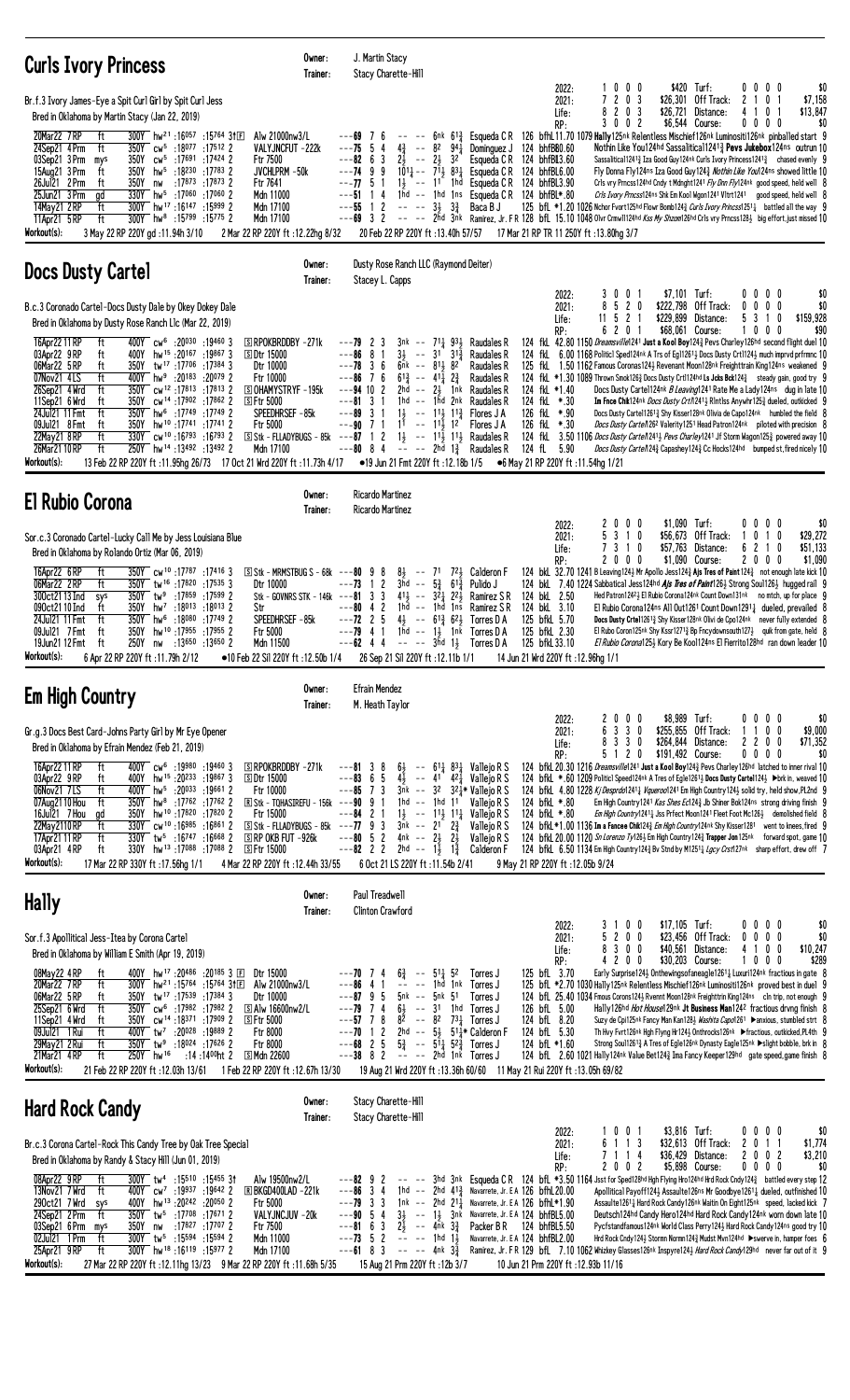| Im a Fancee Chik                                                                                                                                                                                                                                                                                                                                                                                                                                                                                                                                                                                                                                                                                                                                                                                                                                                                                                                                                                                                                                                                                                                     | Owner:<br>Trainer: | Danny and Dennis Salisbury<br><b>Clinton Crawford</b>                                                                                                                                                                                                                                                                                                                                                                                                                                                                                                                                                                                                                                                                                                                                                                                                                                                                                                                                                                                                                                                                                                                                                                                                                                                                                                                                                                                                                                                                                                                                                                                                                                                                                                                                                                                                                                                                                                                                                                                                                                                                  |
|--------------------------------------------------------------------------------------------------------------------------------------------------------------------------------------------------------------------------------------------------------------------------------------------------------------------------------------------------------------------------------------------------------------------------------------------------------------------------------------------------------------------------------------------------------------------------------------------------------------------------------------------------------------------------------------------------------------------------------------------------------------------------------------------------------------------------------------------------------------------------------------------------------------------------------------------------------------------------------------------------------------------------------------------------------------------------------------------------------------------------------------|--------------------|------------------------------------------------------------------------------------------------------------------------------------------------------------------------------------------------------------------------------------------------------------------------------------------------------------------------------------------------------------------------------------------------------------------------------------------------------------------------------------------------------------------------------------------------------------------------------------------------------------------------------------------------------------------------------------------------------------------------------------------------------------------------------------------------------------------------------------------------------------------------------------------------------------------------------------------------------------------------------------------------------------------------------------------------------------------------------------------------------------------------------------------------------------------------------------------------------------------------------------------------------------------------------------------------------------------------------------------------------------------------------------------------------------------------------------------------------------------------------------------------------------------------------------------------------------------------------------------------------------------------------------------------------------------------------------------------------------------------------------------------------------------------------------------------------------------------------------------------------------------------------------------------------------------------------------------------------------------------------------------------------------------------------------------------------------------------------------------------------------------------|
| Gr.f.3 Im a Fancy Pyc-Dixie Marrone by Smoke Glacken<br>Bred in Oklahoma by Danny Salisbury (Apr 10, 2019)<br>08May22 3RP<br>400Y hw <sup>21</sup> :20 <sup>220</sup> :20 <sup>072</sup> 3 E Dtr 15000<br>ft<br>16Apr22 6RP<br>$350Y$ cw <sup>10</sup> :17775:17416 3 Stk - MRMSTBUG S - 68k<br>ft<br>20Mar22 4RP<br>350Y hw <sup>30</sup> :18320:18197 31El Alw 22000nw3/x<br>ft<br>06Mar22 3RP<br>tw <sup>16</sup> :17 <sup>607</sup> :17 <sup>573</sup> 3<br>Dtr 10000<br>ft<br>350Y<br><b>SOHAMYSTRYF-195k</b><br>26Sep21 4 Wrd<br>ft<br>350Y cw <sup>12</sup> :17973:17813 2<br>11Sep21 6 Wrd<br>350Y<br>cw <sup>14</sup> :17862:178622<br><b>SFtr 5000</b><br>ft<br>11Jul21 3 Prm<br>330Y tw <sup>10</sup> :16873:16717 2<br>ft<br>PRMGOLDFUT -182k<br>330Y tw <sup>15</sup> :16 <sup>797</sup> :16 <sup>693</sup> 2<br>21Jun21 6 Prm<br>Ftr 7500<br>ad<br>$330Y$ cw <sup>10</sup> :16861:168612<br>22May 2110 RP<br>ft<br>17Apr21 5 RP<br>ft<br>$330Y$ tw <sup>8</sup> :16 <sup>660</sup> :16 <sup>660</sup> 2<br>Workout(s):<br>16 Feb 22 RP 220Y ft :12.40h 29/60<br>1 Feb 22 RP 220Y ft :11.66b 2/30                       |                    | 4 0 2 0<br>\$6,733 Turf:<br>\$(<br>0000<br>2022:<br>\$828<br>8 4 1 1<br>\$128,543 Off Track:<br>2021:<br>$0 \t0 \t1$<br>12 4 3 1<br>\$135,276 Distance:<br>\$20.254<br>5 1 1 0<br>Life:<br>\$3,805<br>RP:<br>8 3 3 0<br>\$107,063 Course:<br>3 0 1 0<br>All Pntz Blltn1241 Jss Cndy Wgn124ns Im Fnce Chk124nk battle btwn, got nod 2d, PL2nd G<br>$---86$ 5<br>4nk -- $4\frac{1}{2}$<br>31* Delgado M<br>124 bfL 5.40<br>-4<br>87<br>$6\frac{3}{4}$ 6 <sup>2</sup> $\frac{1}{4}$ Torres J<br>124 bfl 11.80 1070 B Leaving 1243 Mr Apollo Jess 124 $\frac{3}{4}$ Ajs Tres of Paint 124 $\frac{3}{4}$ second flight duel 10<br>---81<br>6nk --<br>$---7746$<br>6nk -- 5nk $5\frac{3}{4}$<br>125 bfl 2.40 1074 Kool nd Fbulous126ns Flywight Crvr127ns Strkin Hocks126hd brk in, fought back 7<br>Torres J<br>$---84$ 8 4<br>4hd -- 1hd 2nk<br>Torres J<br>124 bfl. 4.20 1052 <i>Dremsville</i> 124nk Im Fancee Chik124hd Sippin Hayden12713 floatd in, outdueled 10<br>$--86$ 4 4<br>$3nk - 3\frac{3}{4}$ 411 Delgado M<br>124 bfL 4.80<br>Docs Dusty Cartel124nk <i>B Leaving</i> 1241 Rate Me a Lady124ns battled hard 1<br>2hd -- 2hd 1nk Delgado M<br>$---83$ 4 2<br>124 bfL 4.10<br>Im Fnce Chik124nk <i>Docs Dusty Crti</i> 1241 <sub>2</sub> Rintiss Anywhr125 $\frac{3}{4}$ dueled, prevailed 9<br>$--80$ 4 3<br>4nk -- $5\frac{1}{2}$ 5 <sup>1</sup> $\frac{1}{4}$ Amaya D R<br>124 bfBL 3.00<br>One Famous Candy 124 & Last Tres Seis124ns Jess Southard 124nk outrun 5<br>$---59$ 6 1<br>1hd -- 2hd $3\frac{3}{4}$<br>124 bfBL *.20<br>Delgado M<br>One Famous Candy124ns Political Fire128 <sup>3</sup> Im a Fancee Chik1243 no mishap 9<br>$S$ Stk - FLLADYBUGS - 85k ---83 3 1<br>1hd -- 11 1 $\frac{3}{7}$<br>124 bfl. 3.30 1028 Im Fnce Chik1243 <i>Em High Country</i> 124nk Shy Kisser1281 repeat perf for 3inrow 9<br>Delgado M<br>124 bfl 21.00 1029 Im Fancee Chik124} Pevs Charley124} Shy Kisser129ns alert, edged away late 10<br>$\boxed{5}$ Stk - LAICOBRD S - 68k ---83 9 2 2hd -- 1hd 1 $\frac{1}{2}$<br>Delgado M<br>19 Aug 21 Wrd 220Y ft: 12.10h 32/60 23 Feb 21 RP 220Y ft: 12.52h 28/62 |
| <b>Jess Call Me Candy</b>                                                                                                                                                                                                                                                                                                                                                                                                                                                                                                                                                                                                                                                                                                                                                                                                                                                                                                                                                                                                                                                                                                            | Owner:<br>Trainer: | PV Quarter Horse Farms, LLC (Shirley Pevehouse)<br>Eddie D. Willis                                                                                                                                                                                                                                                                                                                                                                                                                                                                                                                                                                                                                                                                                                                                                                                                                                                                                                                                                                                                                                                                                                                                                                                                                                                                                                                                                                                                                                                                                                                                                                                                                                                                                                                                                                                                                                                                                                                                                                                                                                                     |
| Sor.f.3 Apollitical Jess-Send Me Good Candy by Good Reason Sa<br>Bred in Oklahoma by Pv Quarter Horse Farms L1c (Mar 30, 2019)<br>28Apr22 11 RP<br>$350Y$ hw <sup>9</sup> :17616 :17616 31<br>Alw 22000nw2/L<br>ft<br>400Y cw <sup>12</sup> :19737:19737 2<br>230ct21 6 Wrd<br>ft<br>Mdn 14500<br>350Y cw <sup>15</sup> :17969 :17743 2<br>S Mdn 15800<br>080ct21 9 Wrd<br>ft<br>21 Aug 21 12 Rui<br>ft<br>2 21904 21847: 440Y cw <sup>8</sup> :21904<br>Ftr 8000<br>23Jul21 1 Rui<br>400Y hw <sup>9</sup> :20410 :19989 2<br>Mdn 10200<br>ft<br>ft<br>350Y tw <sup>9</sup> :18134 :17462 2<br>29May21 1 Rui<br>Ftr 8000<br>Workout(s):<br>10 Apr 22 RP 220Y ft: 11.48h 2/19                                                                                                                                                                                                                                                                                                                                                                                                                                                         |                    | \$16,812 Turf:<br>0 <sub>0</sub><br>0000<br>\$(<br>2022:<br>1 1<br>5 1 2 2<br>\$15,160 Off Track:<br>$0\ 0\ 0\ 0$<br>\$(<br>2021:<br>6 2 2 2<br>\$20,218<br>$$31,972$ Distance:<br>3 1 1 1<br>Life:<br>1100<br>\$16,812<br>\$16,812 Course:<br>1100<br>RP:<br>Klaiber J<br>124 bfL *1.60<br>Jss C11 M Cndy 1243 Dintobr1nt1ss124ns Chr1ens Relent1ess126ns humbled rivals 12<br>$11 - -$<br>1 <sup>1</sup><br>$1\frac{3}{4}$<br>---90 11<br>$11 - -$<br>1 <sup>2</sup> 1 <sup>2</sup> <sup>1</sup> Klaiber J<br><i>Jess Call Me Candy</i> 124 <sup>2</sup> <i>Willalon</i> 127 <i>2 Sustainability</i> 128 <sup>nk</sup> much the best 9<br>$---96661$<br>124 bfL 2.20<br>$---80$ 4 2<br>$2nk$ -- $2nk$ $31\frac{1}{2}$ Klaiber J<br>124 bfL 3.00<br>Apollitical Payoff\24} Ree\241 Jess Call Me Candy\24} > antsy gate, broke out 1(<br>124 bfL 23.10<br>$---74$ 2 1<br>1hd -- 1hd $2\frac{1}{2}$<br>Brooks JD<br>Jss Right On Cu126} Jss C11 M Cndy124ns Rockin Rd Egle126nk led, outfinished 1<br>$---63$ 1 5 21 -- 31 33<br>124 bfL 4.70<br>On Esy Eg112623 Ap11tcl Pyoff1243 Jss C11 M Cndy124nk Dbobble in brk, bump str 1<br>Brooks JD<br>$-$ --62 8 6 $4^{11}$ -- 3 <sup>3</sup> $2^{4}$ 2 <sup>4</sup> Castro R<br>126 bfL 22.60<br>Rvnnt Moon1264 <sub>3</sub> Jss C11 M Cndy126 <sup>nk</sup> Apolitic1 Coron128ns ▶bump early, up 2nd 1 (<br>5 May 21 RP 250Y ft:14.20hg 15/38 29 Apr 21 RP 220Y my:12.13hg 5/23                                                                                                                                                                                                                                                                                                                                                                                                                                                                                                                                                                                                                                                                                           |
| <b>Jt Business Man</b>                                                                                                                                                                                                                                                                                                                                                                                                                                                                                                                                                                                                                                                                                                                                                                                                                                                                                                                                                                                                                                                                                                               | Owner:<br>Trainer: | Juanita A. Tyer<br>Jeffrey A. Tyer                                                                                                                                                                                                                                                                                                                                                                                                                                                                                                                                                                                                                                                                                                                                                                                                                                                                                                                                                                                                                                                                                                                                                                                                                                                                                                                                                                                                                                                                                                                                                                                                                                                                                                                                                                                                                                                                                                                                                                                                                                                                                     |
| Sor.g.3 Sizzlin Red Corona-Sweet Chico by Dashin Chico<br>Bred in Oklahoma by Juanita A Tyer (Feb 28, 2019)<br>12May22 8RP<br>330Y hw <sup>11</sup> :17074 :16842 31<br><b>SAlw 31000nw3/L</b><br>ft<br>300Y cw <sup>6</sup> :15392 :15185 31<br>16Apr22 9RP<br>ft<br>Stk - BOBMOORE S - 50k<br>24Mar22 2RP<br>300Y tw <sup>10</sup> :15371:1537131<br>Alw 21000nw3/L<br>ft<br>07Nov21 5 Wrd<br>ft<br>$300Y$ cw <sup>13</sup> :15341:15341 2<br>Alw 14900nw2/L<br>hw <sup>8</sup> :15 <sup>776</sup> :15 <sup>617</sup> 2<br>170ct21 8 Wrd<br>ft<br>300Y<br>Alw 14900nw2/L<br>350Y cw <sup>6</sup> :18021 :17982 2<br>$\boxdot$ Alw 16600nw2/L<br>25Sep21 6 Wrd<br>ft<br>11Sep2110 Wrd<br>350Y<br>cw <sup>14</sup> :18023 :17912 2<br><b>SFtr 5000</b><br>ft<br>350Y hw <sup>6</sup> :18043 :17749 2<br>SPEEDHRSEF-85k<br>24Jul21 11 Fmt<br>ft<br>09Jul21 4 Fmt<br>350Y hw <sup>11</sup> :17904 :17867 2<br>Ftr 5000<br>ft<br>05Jun21 4 Fmt<br>ft<br>$300Y$ cw <sup>8</sup> :15539 :15539 2<br>Mdn 11500<br>Workout(s):<br>●5 Mar 22 Wrd 220Y ft :11.91h 1/11 26 Aug 21 Wrd 220Y ft :12.87h 82/95 2 Mar 21 Wrd 220Y ft :12.15hg 2/11 |                    | \$2,756 Turf:<br>3000<br>0000<br>\$(<br>2022:<br>$10 \t2 \t2 \t3$<br>\$43,664 Off Track:<br>$0\ 0\ 0\ 0$<br>\$(<br>2021:<br>13 2 2 3<br>\$46,420 Distance:<br>4 0 2 1<br>\$20,217<br>Life:<br>6002<br>\$8,970 Course:<br>$0\ 0\ 0\ 0$<br>\$(<br>RP:<br>$5nk$ $51\frac{1}{k}$ Cruz R<br>124 bL<br>2.00<br>Glamazon124nk Sophia Maria1263 Tres Elegance128hd hard try outside 9<br>---68 9<br>5nk --<br>8<br>$---91$ 6 1<br>2hd $51\frac{1}{2}$ Cruz R<br>124 bL<br>19.30 1091 Relentlessly126 $\frac{3}{4}$ Shez Freighttrain T126 $\frac{1}{2}$ Dickey Bob126hd off best, overtaken $\{$<br>$\sim$ $ \sim$ $\sim$<br>$---89$ 3 1<br>1hd 1ns* Cruz R<br>124 bL<br>4.70 1138 Jt Bsnss Mn124ns Ajs Trs f Pnt126 <sub>4</sub> Cyte D7126hd →brk in shrp, bothrd foe, DQ8th {<br>124 bL<br>$---95$ 2 1<br>11 11 <sup>3</sup> Cruz R<br>2.80<br>Jt Business Mn12413 Delgte126nk Bye Bye Coltrain12411 ducked in kept to task 1<br>51<br>124 bL<br>$---79$ 4 6<br>$\sim$ $ \sim$ $\sim$<br>51<br>Cruz R<br>3.20<br>RI Hondo127hd Valerity129nk Miss Ais Happy Days126} > broke in air 10<br>124 bL<br>2.90<br>---77 4 1<br>1hd $-$ 1, $\frac{1}{2}$ 3nk Cruz R<br><b>Hally</b> 126hd <i>Hot House</i> 129nk Jt Business Man1242 drifted in caught late {<br>$1\frac{1}{2}$ --<br>$1\frac{1}{2}$ $2\frac{3}{4}$<br>124 bL *2.10<br>---75<br>1 1<br>Js Dshin Capi1243 Jt Business Man1243 Oro Carte1128nk broke sharp, weakened G<br>Cruz R<br>$6\frac{5}{4}$ -- $5\frac{13}{4}$ $4\frac{21}{4}$ Cruz R<br>$--74$ 7 6<br>124 bL<br>6.00<br>Docs Dusty Crtel12613 Shy Kisser128nk Olivia de Capo124nk floated extra wide {<br>2nd -- 2nd 2nk Cruz R<br>124 bL *2.00<br>$---73$ 7 4<br>Jc Wagon126nk Jt Business Man1243 Olivia de Capo12413 brk in, close thruout {<br>$--81$ 7 1<br>$--- 11113$ Cruz R<br>124 bfL 5.60<br>Jt Business Mn12411 Furrst String12713 Truly Seperate1271 won with authority 10<br>23 Feb 21 RP TR 1 250Y ft : 14.30hg 4/6                                                                                                                                                                            |
| Just a Kool Boy                                                                                                                                                                                                                                                                                                                                                                                                                                                                                                                                                                                                                                                                                                                                                                                                                                                                                                                                                                                                                                                                                                                      | Owner:             | Adina Baker                                                                                                                                                                                                                                                                                                                                                                                                                                                                                                                                                                                                                                                                                                                                                                                                                                                                                                                                                                                                                                                                                                                                                                                                                                                                                                                                                                                                                                                                                                                                                                                                                                                                                                                                                                                                                                                                                                                                                                                                                                                                                                            |
| Sor.c.3 Favorite Cartel-Just Eagle by One Famous Eagle<br>Bred in Oklahoma by Garrett Baker (Jan 16, 2019)<br>16Apr22 11 RP<br>ft<br>400Y cw <sup>6</sup> :19624 :19460 3<br>SRPOKBRDDBY-271k<br>400Y hw <sup>16</sup> :19901:199013<br>03Apr22 7RP<br>ft<br><b>SDtr 15000</b><br>400Y nw :20167 :19871 2<br>310ct21 10 LA<br>ft<br>GLDSTMILFT -1112k<br>:19801 :19801 2<br>100ct21 5LA<br>Ftr 6000<br>400Y nw<br>ft<br>25Sep21 7LA<br>300Y tw <sup>3</sup> :15552 :15552 2<br>ි Mdn 9000<br>ft<br>140Y tw <sup>8</sup> :21497 :21189 2<br>21Aug21 3 Rui<br>ft<br>Ftr 8000<br>Workout(s):<br>19 Mar 22 RP 220Y ft:11.51h 6/66<br>10 Mar 22 RP 220Y ft: 11.63b 6/27                                                                                                                                                                                                                                                                                                                                                                                                                                                                   | Trainer:           | Eddie D. Willis<br>\$54,721 Turf:<br>0 0 0 0<br>2022:<br>2 1 1 0<br>\$(<br>4 2 0 1<br>\$83,981 Off Track:<br>$0\quad 0\quad 0\quad 0$<br>\$(<br>2021:<br>\$(<br>6 3 1 1<br>\$138,702 Distance:<br>$0\,0\,0\,0$<br>Life:<br>\$54,721 Course:<br>\$(<br>2110<br>$0\,0\,0\,0$<br>RP:<br>$2nk$ -- $2\frac{1}{2}$ 21<br>124 bfL *2.00 1189 Dreamsville1241 Just a Kool Boy1243 Pevs Charley126hd no match, clr 2nd 10<br>---97 7 2<br>Brooks JD<br>$---98$ 5 2<br>$1\frac{1}{2}$ -- $1^{\frac{1}{2}}$ $1^{\frac{3}{4}}$<br>Brooks JD<br>125 bfl *1.80 1212 Just Kool Boy1251 <sup>3</sup> Espcilly Jess1261 Pevs Jukebox124 <sup>3</sup> sharp, strait, speedy 10<br>$---80$ 6 6<br>$4\overline{1}$ <sub>3</sub> -- $3\overline{1}$ <sub>3</sub> $4\overline{1}$ <sub>3</sub><br>126 bf *1.60<br>Whzky Glsss12411 Sgnfcnt Dynsty126ns In Htt Prst127nk >trb1 st,bp1/8,lug late {<br>Brooks J D<br>$--97$ 1 2 1 <sup>2</sup> $-11\frac{1}{2}$ 11 <sup>2</sup><br>126 bf *.90<br>Brooks J D<br>Jst Kol Boy12611 Sgnfcnt Dynsty1263 Ths Egl Frs124hd ▶bump st, clear, handily 9<br>$---83$ 8 1 -- -- 11 11 $\frac{1}{2}$<br>124 bf *.50<br>Brooks J D<br>Just a Kool Boy12413 Hitters Up124ns Corona Divina121hd Came out st, handily {<br>$--85$ 3 4 31 $--31\frac{1}{2}$ 3 <sup>2</sup> / <sub>4</sub> Brooks J D<br>124 bfL 35.60<br>Fdd Scout12611 Phoenominal124 $\frac{3}{4}$ Just a Kool Boy124 $\frac{3}{4}$ $\blacktriangleright$ veer out early 10<br>1 Aug 21 Rui 220Y ft : 12.38hg 12/18 14 Jun 21 Rui 220Y ft : 12.58hg 27/34                                                                                                                                                                                                                                                                                                                                                                                                                                                                                                                                                                                     |
| Lil Sugar Mama                                                                                                                                                                                                                                                                                                                                                                                                                                                                                                                                                                                                                                                                                                                                                                                                                                                                                                                                                                                                                                                                                                                       | Owner:<br>Trainer: | Tonja A. Wilson<br>Tonja Wilson                                                                                                                                                                                                                                                                                                                                                                                                                                                                                                                                                                                                                                                                                                                                                                                                                                                                                                                                                                                                                                                                                                                                                                                                                                                                                                                                                                                                                                                                                                                                                                                                                                                                                                                                                                                                                                                                                                                                                                                                                                                                                        |
| B.f.3 Send a Candy Guy-Regal Stella by A Regal Choice<br>Bred in Oklahoma by Tonja A Wilson (Apr 29, 2019)<br>300Y cw <sup>6</sup> :16 <sup>183</sup> :15644 3 E Mdn 17100<br>24Apr22 7RP<br>ft<br>330Y cw <sup>13</sup> :17304 :17115 2 SMdn 15800<br>$290ct2112$ Wrd sys<br>300Y cw <sup>2</sup> :16 <sup>248</sup> :15 <sup>581</sup> 2 SMcl 15000<br>010ct2111 Wrd mys<br>Workout(s):<br>10 Mar 22 Wrd 220Y ft: 12.72h 9/11                                                                                                                                                                                                                                                                                                                                                                                                                                                                                                                                                                                                                                                                                                      |                    | 1000<br>\$330 Turf:<br>\$(<br>2022:<br>$0\ 0\ 0\ 0$<br>2000<br>\$180 Off Track:<br>2000<br>\$180<br>2021:<br>3000<br>\$510 Distance:<br>$0\ 0\ 0\ 0$<br>\$(<br>Life:<br>\$(<br>1000<br>\$330 Course:<br>$0\ 0\ 0\ 0$<br>RP:<br>10.40 1167 Igott Good Cndy124hd Dbd Arib11127nk Jss Dsh Susie124hd forced inward early 10<br>$---43$ 4 10 $---$ 10 <sup>21</sup> / <sub>2</sub> 10 <sup>3</sup> / <sub>4</sub> Romero JM 128 b<br>$---61$ 3 4 1hd $---2$ hd 61 $\frac{1}{4}$ Romero JM 128 b<br>34.90<br>Red Dynstyl 24nk Kory Be Kool126nk Ldyz Secret125nk good speed, weakened 10<br>---40 10 9 -- -- 10 <sup>11</sup> / <sub>4</sub> 10 <sup>4</sup> / <sub>4</sub> Samaniego A R 129 b 9.60<br>Washita Capo1263 Kks Secret12911 Dejanu126nk showed little 10<br>8 Sep 21 Wrd 220Y ft:12.60hg 17/29 29 Aug 21 Wrd 220Y ft:12.52hg 5/9 23 Jul 21 Fmt 250Y ft:14.38hg 1/1                                                                                                                                                                                                                                                                                                                                                                                                                                                                                                                                                                                                                                                                                                                                                                                                                                                                                                                                                                                                                                                                                                                                                                                                                                             |
| Ls Jacks Back                                                                                                                                                                                                                                                                                                                                                                                                                                                                                                                                                                                                                                                                                                                                                                                                                                                                                                                                                                                                                                                                                                                        | Owner:<br>Trainer: | Jack Smith Farms (Lynne Smith)<br>John A. Stinebaugh                                                                                                                                                                                                                                                                                                                                                                                                                                                                                                                                                                                                                                                                                                                                                                                                                                                                                                                                                                                                                                                                                                                                                                                                                                                                                                                                                                                                                                                                                                                                                                                                                                                                                                                                                                                                                                                                                                                                                                                                                                                                   |
| Br.g.3 Corona Cartel-Pj Chick in Black by Desirio<br>Bred in Oklahoma by D Bowen/S Taylor/J Smith Farms (Feb 14, 2019)<br>07May22 5RP<br>ft<br>330Y cw <sup>15</sup> :16846:1684631<br>Alw 22000nw2/L<br>330Y hw <sup>16</sup> :17227:169113t<br>Alw 19500nw2/L<br>21Apr22 11 RP<br>ft<br>03Apr22 7RP<br>ft<br>400Y hw <sup>16</sup> :20 <sup>525</sup> :199013<br><b>SDtr 15000</b><br>05Dec21 6 Zia<br>ft<br>440Y hw <sup>11</sup> :22 <sup>267</sup> :22038 2<br>SW JUV CHM -100k<br>07Nov21 4LS<br>400Y hw <sup>9</sup> :20 <sup>212</sup> :20 <sup>079</sup> 2<br>Ftr 10000<br>ft<br>10Jul21 1 Rui<br>ft<br>400Y tw <sup>5</sup> :19866 :19752 2<br>Ftr 8000<br>29May 2112 RP<br>ft<br>350Y cw <sup>5</sup> :17858 :17455 2<br>HRTGPLCFUT -1315k<br>350Y hw <sup>16</sup> :17861:178612<br>07May 21 3 RP<br>ft<br>Ftr 15000<br>Workout(s):<br>16 Mar 22 RP 330Y ft: 17.71b 1/1<br>17 Feb 22 Ret 220Y ft: 12.70b 8/19                                                                                                                                                                                                            |                    | 3 1 0 0<br>\$17,339 Turf:<br>$0\ 0\ 0\ 0$<br>\$(<br>2022:<br>5 1 1 2<br>\$99,783 Off Track:<br>$0\ 0\ 0\ 0$<br>\$(<br>2021:<br>8 2 1 2<br>\$117,122 Distance:<br>2 1 0 0<br>\$87,683<br>Life:<br>5200<br>\$105,022 Course:<br>2 1 0 0<br>\$87,683<br>RP:<br>1hd -- 1hd 1ns Ramirez R<br>125 bfhl 4.20<br>Ls Jacks Back125ns Aint Done Yet129nk Jess Southard1243 dug in, determined 12<br>---79 9 1<br>$3\frac{1}{2}$ -- $61\frac{1}{4}$ $61\frac{3}{4}$ Calderon F<br>$---72$ 6 3<br>124 bfhl. 3.70 1093 Cell Bounce12414 This Candy Rocks126nk Trig124hd head turned late 11<br>$---71$ 4 3<br>41 -- $6^{2}\frac{3}{4}$ 5 <sup>3</sup> / <sub>2</sub> Calderon F<br>124 bfhl 5.00 1093 Just a Kool Boy12513 Especially Jess1261 Pevs Jukebox1243 knockd off stride 1<br>$---88$ 4 2<br>3nk -- $4\frac{3}{4}$ 41 $\frac{1}{4}$ Calderon F<br>124 bfL 7.10<br>Muy Pligrosito1241 Clssy Moon124nk Hs Goldn Egle128hd gave way late, PL3rd 10<br>$--85$ 5 2<br>$31 - 31 \ \frac{33}{4}$<br>Calderon F<br>124 bfL 3.00 1112 Thrown Smok1263 Docs Dsty Crt1124hd Ls Jcks Bck1243 ▶broke in, str, bmpd, even 9<br>$---78$ 7 1<br>1hd -- 2hd $2\frac{3}{4}$<br>Calderon F<br>124 bfL *.30<br>Misty Cracker126 $\frac{3}{4}$ Ls Jacks Back124 $\frac{1}{2}$ Sweet Anne126 $\frac{3}{4}$ Dbrushed brk, 2nd best 9<br>$6\frac{3}{4}$ -- $42\frac{1}{2}$ $52\frac{1}{4}$ Calderon F<br>124 bfl *2.40 1061 Jt Blck Grce124nk Politic1 Rose12411 Ajs Tres of Pint 1241 lost footing at break 10<br>$--68$ 5 7<br>$- - 12^{2} 13$<br>$---82$ 8 1<br>11<br>124 bfL *1.20 1070 Ls Jcks Bck1243 Bp Fncydownsoth124} Southrn Fmous On127ns blew them away 9<br>Calderon F<br>15 Oct 21 LS 220Y wf:11.62bg 6/16 24 Jun 21 Rui 220Y ft:11.12h 7/37                                                                                                                                                                                                                                                                                                                                                                                        |